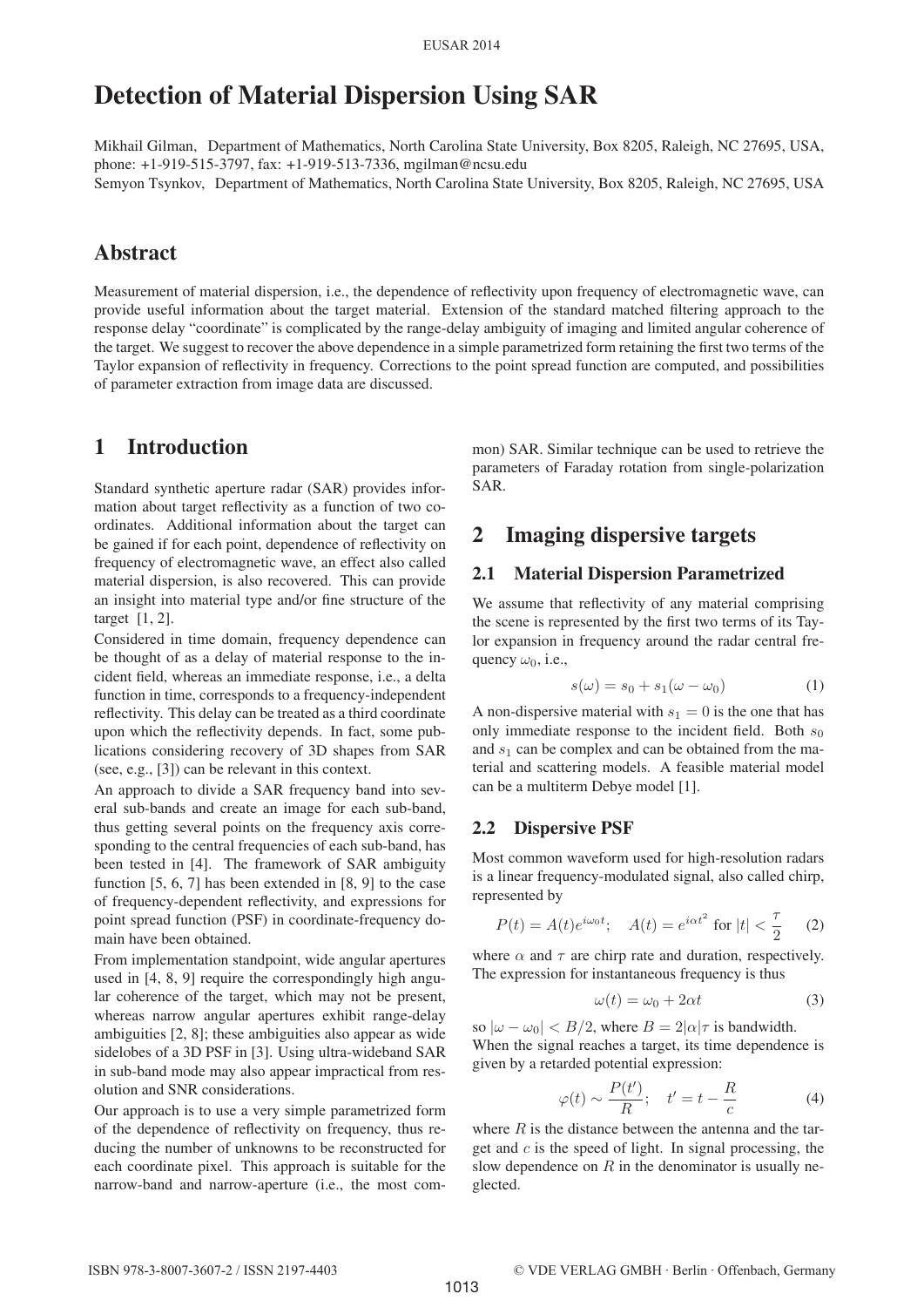In frequency domain, expression for the scattered field  $\psi$ due to a point scatterer with reflectivity  $s(\omega)$  is

$$
\psi(\omega) = \varphi(\omega)s(\omega) \tag{5}
$$

For a large time-bandwidth product, i.e., for  $|\alpha|\tau^2 \gg 1$ , expression (5) can be approximated in time domain by

$$
\psi(t) \sim P(t')(s_0 + 2\alpha s_1 t') \tag{6}
$$

Expression (6) can be obtained either intuitively using the relation (3) in (5) or by taking inverse Fourier transform of (5).

From the scatterer, the signal propagates back to antenna according to the model (4). Matching the signal received by antenna to the emitted signal results in an image:

$$
I(w) \sim \int \overline{P(t-w)} P(t'')(s_0 + 2\alpha s_1 t'') dt
$$
  
\n
$$
\approx e^{i\omega_0 (w-\eta)} \left( s_0 \int_{-\tau/2}^{\tau/2} e^{4i\alpha u T} du \right)
$$
  
\n
$$
+ 2\alpha s_1 \int_{-\tau/2}^{\tau/2} e^{4i\alpha u T} u du \right)
$$
\n(7)

where the overbar denotes complex conjugate,  $\eta = 2R/c$ is the signal round-trip time between the target and antenna, and

$$
t'' = t - \eta
$$
;  $T = \frac{w - \eta}{2}$ ;  $u = t - \frac{w + \eta}{2}$ 

Straightforward calculation of (7) results in

$$
I(w) \sim e^{i\omega_0(w-\eta)} \tau W(\xi)
$$
 (8)

where

$$
W(\xi) = s_0 \operatorname{sinc} \xi + \frac{Bs_1}{2i} \operatorname{sinc}' \xi \tag{9}
$$

and

$$
\xi = BT; \quad \text{sinc}\,\xi = \frac{\sin\xi}{\xi}
$$

The second term in (9) is a contribution due to material dispersion; note that it is proportional to the derivative of the first (regular) term. Indeed, it can be seen that the last integral in (7) is proportional to the derivative of the preceding integral with respect to T.

## 2.3 Single-Pulse Image in Presence of Dispersion

For distributed targets, we assume a (continuous) set of locations  $\eta$  (represented by the corresponding signal round-trip time) such that  $s_0$  and  $s_1$  become functions of  $\eta$ . The imaging formula (8) becomes

$$
I(w) \sim \int e^{i\omega_0(w-\eta)} \operatorname{sinc} \frac{B(w-\eta)}{2} s_0(\eta) d\eta
$$

$$
+ \int e^{i\omega_0(w-\eta)} \operatorname{sinc}' \frac{B(w-\eta)}{2} \frac{Bs_1(\eta)}{2i} d\eta
$$
(10)

In expression (10), we can recognize two windowed Fourier transforms (WFT) of functions  $s_0$  and  $s_1$  with

sinc and sinc' windows, respectively, centered at  $w$  and evaluated at the Bragg spatial frequency [the latter can be seen from definition of  $\eta$  after (7)]. However, as long as  $\omega_0 \gg B$ , the scale of the first term in the integrands in (10) is much smaller than that of the second. We can consider segments of intermediate scales V such that  $\omega_0^{-1} \ll V \ll B^{-1}$ , so the arguments of sinc and sinc' may be assumed constant and pulled out of the integrals; what remains evaluates to Fourier transform of  $s_0$  and  $s_1$ limited to this segment. Such a coordinate-frequency representation reduces to

$$
e^{-i\omega_0 w} I(w) \sim \int \operatorname{sinc} \frac{B(w - \eta)}{2} s_0^{\mathcal{B}}(\eta) d\eta
$$

$$
+ \int \operatorname{sinc}' \frac{B(w - \eta)}{2} \frac{Bs_1^{\mathcal{B}}(\eta)}{2i} d\eta
$$
(11)

where

$$
s_{0,1}^{B}(\eta) = \frac{1}{V} \int_{\eta - V/2}^{\eta + V/2} e^{-i\omega_0 \eta'} s_{0,1}(\eta') d\eta' \qquad (12)
$$

is a WFT of  $s_{0,1}(\eta)$  evaluated at the Bragg spatial frequency with a rectangular window. Other types of windows can be adapted in (12); however, the sensitivity of the procedure to the shape and side of windows has yet to be explored.

## 2.4 Imaging in Azimuth

The procedure of SAR imaging assumes that single-pulse images (7) are taken for multiple locations of the antenna track and then processed coherently in slow time to achieve azimuthal resolution (see, e.g., [6] and references therein). For broadside imaging, the distance  $R$  between the antenna and the target varies slowly from one pulse to another, and it was shown [10] that accurate to a  $B/\omega_0$ factor, imaging in range retains its convolution form (11) with some redefinition of target reflectivity functions  $s_{0,1}^{\text{B}}$ . Namely, the new values of  $s_{0,1}^B$  are obtained by convolution of original values with the azimuthal ambiguity function, and equation (11) is considered for each azimuth line.

# 3 Comparison to the Faraday Rotation Case

The effect of a significant Faraday rotation on SAR imaging [10] has some similarity with that of material dispersion. Faraday rotation is a rotation of polarization plane for an electromagnetic wave propagating in anisotropic medium (e.g., ionospheric plasma). For an antenna operating on a single linear polarization, the effective received antenna signal  $\psi_F$  in the presence of the rotation is related to the non-rotated signal  $\psi$  as

$$
\psi_F(t') = \psi(t') \cos \varphi_F(\omega), \tag{13}
$$

where  $\varphi_F$  is the rotation angle. For the two-way propagation in a magnetized plasma, the angle  $\varphi_F$  depends on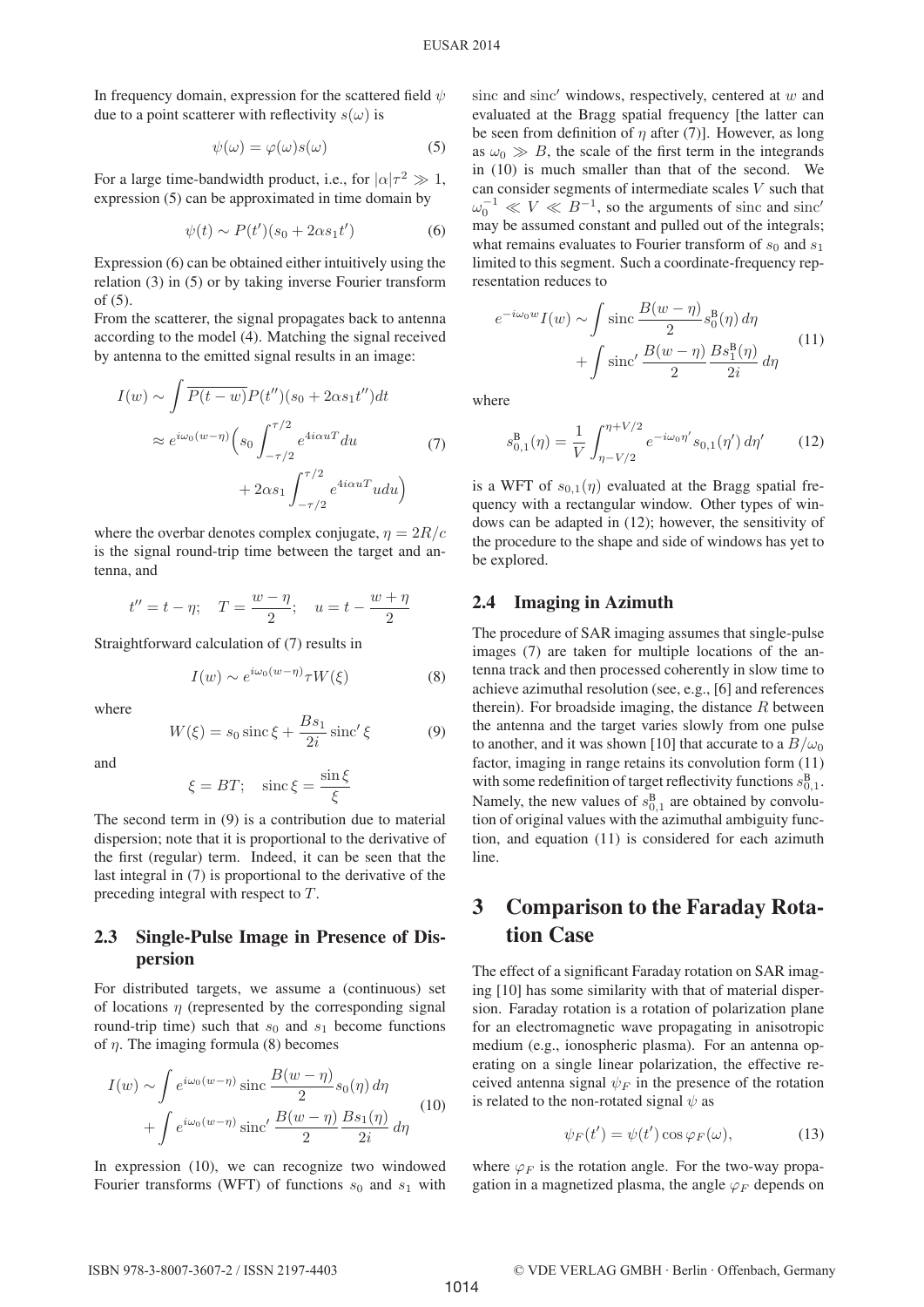the instantaneous frequency as [11]

$$
\varphi_F(\omega) = 2 \cdot \frac{R}{2c} \frac{\omega_{\rm pe}^2 \Omega \cos \beta}{\omega^2} \propto \omega^{-2}
$$
 (14)

where  $\omega_{\text{pe}}$  is the Langmuir frequency,  $\Omega$  is the electron cyclotron frequency, and  $\beta$  is the angle between the ray path and the magnetic field. Using (14), the  $\cos \varphi_F(\omega)$ factor in (13) can be expanded around  $\omega_0$  similarly to (1). Instead of (6) we get

$$
\psi_F(t) \sim P(t') \left( p + \frac{2q}{\tau} t' \right) s_0 \tag{15}
$$

where

$$
p = \cos \varphi_F(\omega_0);
$$
  $q = \frac{B}{\omega_0} \varphi_F(\omega_0) \sin \varphi_F(\omega_0)$ 

and we have assumed that the target is non-dispersive. The imaging formula, instead of (11), will be

$$
e^{-i\omega_0 w} I(w) \sim \int \left(\operatorname{sinc} \frac{B(w - \eta)}{2} -Q \operatorname{sinc}' \frac{B(w - \eta)}{2}\right) s_0^{\mathbf{B}}(\eta) d\eta \tag{16}
$$

where  $Q = q/p$ . The sinc' term in (16) is due to the Faraday rotation and vanishes for isotropic medium where  $\varphi_F = 0$ . The effect of sinc' terms in (16) and in (11) is broadening of the main lobe of the imaging kernel.

The difference between the cases of material dispersion and the Faraday rotation can be seen in that for the linear in  $t'$  function in the round brackets in (15), the coefficients are the same for all target locations, whereas for the linear function in (6), these coefficients are functions of  $\eta$ . Hence, a single corrected filter can be built that will match the signal in the Faraday rotation case [10], while for the case of material dispersion, a filter matching the signal scattered from one part of the image will have a mismatch in other parts of the image.

# 4 Detection and Evaluation of Target Dispersion

There does not seem to exist an obvious procedure of extracting two unknown functions  $s_0^B(\eta)$  and  $s_1^B(\eta)$  from a single equation (11). However, we can formulate certain assumptions where some steps towards detection of dispersion and evaluation of its parameters can be made.

#### 4.1 Dispersive Point Targets

Suppose there is an extremely bright and very small target such that reflectivity of all other targets in some neighborhood is negligibly small. A model for such a target will be

$$
\begin{pmatrix} s_0^{\mathcal{B}}(\eta) \\ s_1^{\mathcal{B}}(\eta) \end{pmatrix} = \begin{pmatrix} S_0 \\ S_1 \end{pmatrix} \delta(\eta - \eta_0)
$$

This model has three unknown constants:  $S_0$ ,  $S_1$ , and  $\eta_0$ . The relation (11) becomes

$$
e^{-i\omega_0 w} I(w) \sim \left(\text{sinc}\frac{B(w-\eta_0)}{2}S_0 + \text{sinc}'\frac{B(w-\eta_0)}{2}\frac{BS_1}{2i}\right)
$$
\n
$$
(17)
$$

Given this relation, we can sample  $I(w)$  at many values of w to build a system of equations that can be solved in a weak sense for  $\eta_0$ ,  $S_0$ , and  $S_1$ . Note that the  $e^{-i\omega_0 w}$ term in this relation changes rapidly, so the system is better conditioned if only the absolute values of its left- and right-hand sides are used.

An alternative "brute force" method would be to try varying the matched filter. We can consider a family of filters  $\{P_Z\}$  parametrized by a complex-valued Z in the form

$$
P_Z(t) = P(t) \left( 1 + \frac{Z}{\tau} t \right)
$$

and use  $\overline{P_Z}$  instead of  $\overline{P}$  to build an image. If a point target is imaged sharpest for some  $Z = Z_0 \neq 0$ , then we can argue that this filter matches the returned signal, so

$$
\frac{2\alpha S_1}{S_0} = \frac{\overline{Z_0}}{\tau}
$$

see (7). So, the ratio of the two parameters involved, i.e.,  $S_1/S_0$ , is reconstructed.

## 4.2 Interface Between Non-Dispersive and Dispersive Material

Areas with constant properties delineated by sharp interfaces could be anticipated for anthropogenic targets. Similarly to a point target case, a sharp interface allows to explore the properties of the imaging kernel.

Let an interface be at  $\eta = \eta_0$  such that the parameters of reflectivity function have the form:

$$
s_0^{\mathcal{B}}(\eta) = S_- + (S_+ - S_-)\theta(\eta - \eta_0)
$$
  
\n
$$
s_1^{\mathcal{B}}(\eta) = S_1\theta(\eta - \eta_0)
$$
\n(18)

where  $\theta(\eta)$  is a step function, and  $S_-, S_+$ , and  $S_1$  are constants. Integration of (11) with (18) yields

$$
e^{-i\omega_0 w} I(w) \sim
$$
  
\n
$$
S_- + (S_+ - S_-) \left[ \frac{1}{\pi} \operatorname{Si} \left( B \frac{w - \eta_0}{2} \right) + \frac{1}{2} \right]
$$
 (19)  
\n
$$
-i \frac{BS_1}{2\pi} \operatorname{sinc} B \frac{w - \eta_0}{2}
$$

where Si is a sine integral function:

$$
\operatorname{Si}(\xi) = \int_0^\xi \operatorname{sinc}(\xi') d\xi'
$$

As in the case of dispersive point targets (Section 4.1), relation (19) can be sampled at several values of  $w$ , and the resulting system can be solved in a weak sense for  $\eta_0$ ,  $S_-, S_+,$  and  $S_1$ .